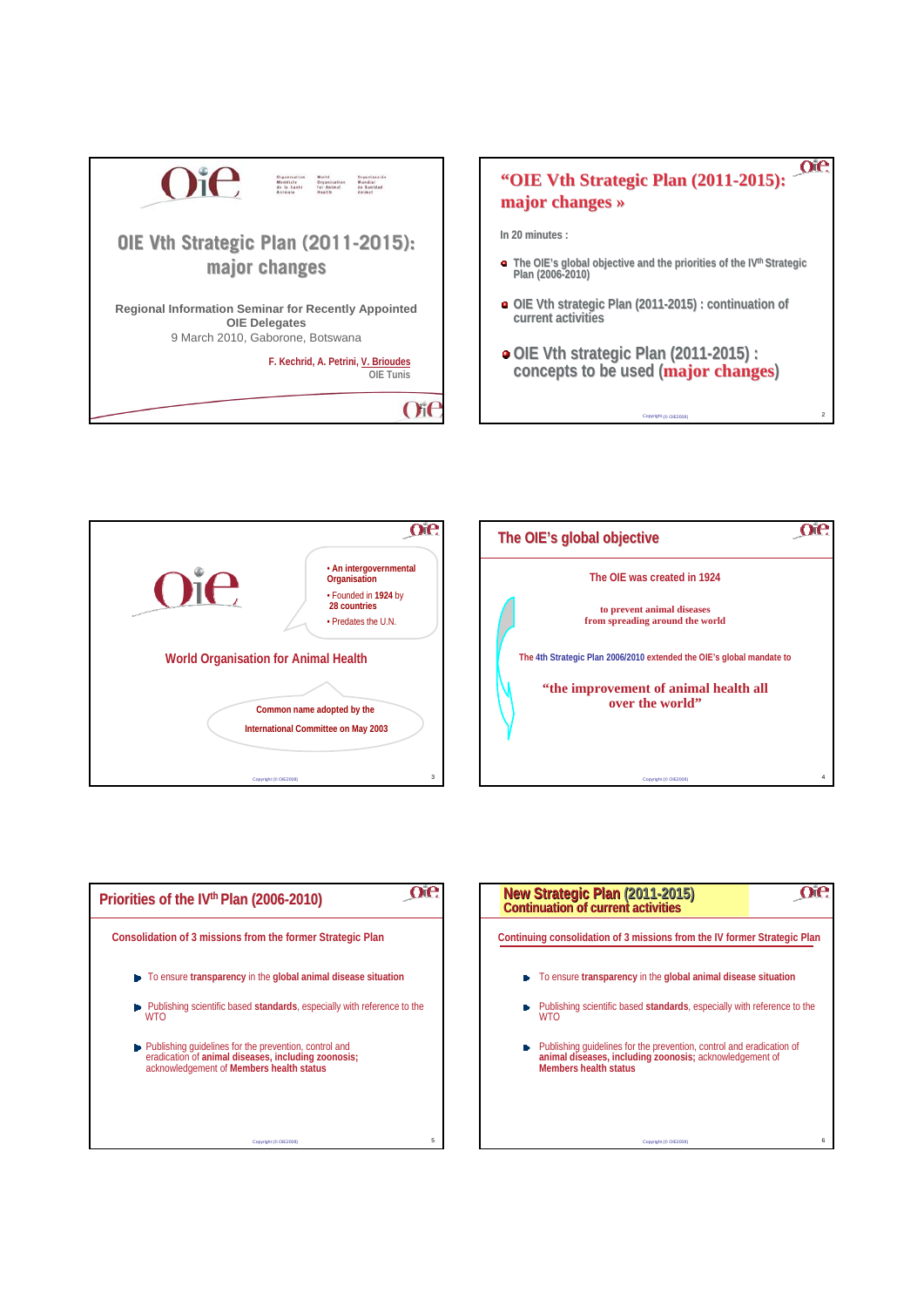





| New Strategic Plan (2011-2015)<br><b>Continuation of current activities</b>                                                                                                                                  |                                                                           |
|--------------------------------------------------------------------------------------------------------------------------------------------------------------------------------------------------------------|---------------------------------------------------------------------------|
| Influence on national policies                                                                                                                                                                               |                                                                           |
| $\rightarrow$ convince Governments of the importance of the OIE Delegate's position                                                                                                                          |                                                                           |
| $\rightarrow$ convince Governments that they should invest more in monitoring and<br>cost outbreak crisis + organization of global economic studies to<br>demonstrate that prevention is cheaper than crisis | preventing animal diseases $=\$ as a low cost insurance compared to high- |
| Support Delegates from developing Countries to participate actively in<br>standard-setting and in SPS and Codex meetings                                                                                     |                                                                           |
| $\rightarrow$ organisation of national seminars on request                                                                                                                                                   |                                                                           |
|                                                                                                                                                                                                              | 11<br>Copyright (C OIE2008)                                               |